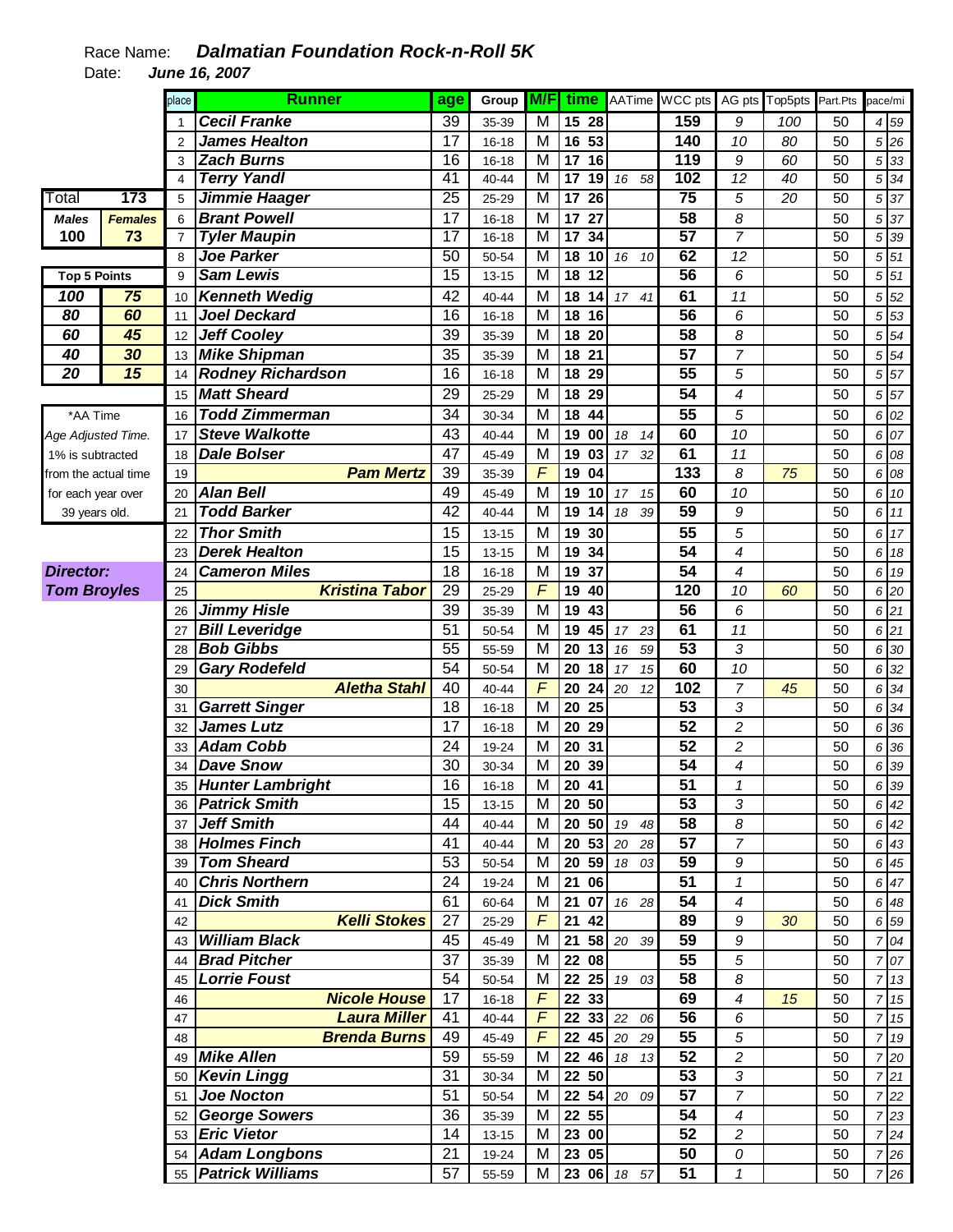| place | <b>Runner</b>             |    | Group     | M/F                      |                 |                    |    |    | time AATime WCC pts |                         | AG pts Top5pts | Part.Pts |                | pace/mi |
|-------|---------------------------|----|-----------|--------------------------|-----------------|--------------------|----|----|---------------------|-------------------------|----------------|----------|----------------|---------|
| 56    | <b>Rod Waltz</b>          |    | 45-49     | M                        | 23              | 10                 | 21 | 33 | 58                  | 8                       |                | 50       | 7              | 27      |
| 57    | <b>Mathieu Blakely</b>    |    | $13 - 15$ | M                        | 23              | 12                 |    |    | $\overline{51}$     | $\mathcal I$            |                | 50       | $\overline{7}$ | 28      |
| 58    | <b>Matt Marshall</b>      |    | 30-34     | M                        | 23              | 14                 |    |    | 52                  | 2                       |                | 50       | $\overline{7}$ | 29      |
| 59    | <b>Doug Myers</b>         |    | 50-54     | M                        | 23              | 17                 | 20 | 15 | 56                  | 6                       |                | 50       | 7              | 30      |
| 60    | <b>Tom Ferkinhoff</b>     |    | 40-44     | M                        | 23              | 20                 | 22 | 10 | $\overline{56}$     | 6                       |                | 50       | 7              | 31      |
| 61    | <b>Gene Black</b>         |    | 65-69     | M                        | 23              | 23                 | 17 | 18 | 50                  | 0                       |                | 50       | $\overline{7}$ | 32      |
| 62    | <b>Rodger Clark</b>       | 54 | 50-54     | M                        | 23              | 36                 | 20 | 04 | $\overline{55}$     | 5                       |                | 50       | 7              | 36      |
| 63    | <b>Frank Donahue</b>      | 46 | 45-49     | М                        | 23              | 37                 | 21 | 58 | $\overline{57}$     | 7                       |                | 50       | 7              | 36      |
| 64    | <b>Roger Tyler</b>        | 46 | 45-49     | М                        | 23              | 39                 | 21 | 59 | $\overline{56}$     | 6                       |                | 50       | 7              | 37      |
| 65    | <b>Don Heaslip</b>        | 40 | 40-44     | M                        | 23              | 42                 | 23 | 28 | $\overline{55}$     | 5                       |                | 50       | 7              | 38      |
| 66    | <b>Jim Johnston</b>       | 47 | 45-49     | M                        | 23              | 46                 | 21 | 52 | $\overline{55}$     | 5                       |                | 50       | $\overline{7}$ | 39      |
| 67    | <b>Elizabeth Malkemus</b> | 37 | 35-39     | $\overline{F}$           | 23              | 47                 |    |    | 57                  | 7                       |                | 50       | $\overline{7}$ | 39      |
| 68    | <b>Mike Elleman</b>       | 38 | 35-39     | M                        | 23              | 47                 |    |    | 53                  | 3                       |                | 50       | 7              | 39      |
| 69    | <b>Thomas Hale</b>        | 46 | 45-49     | M                        | 23              | 49                 | 22 | 09 | 54                  | 4                       |                | 50       | 7              | 40      |
| 70    | <b>Laura Maurer</b>       | 30 | 30-34     | $\overline{F}$           | 23              | 51                 |    |    | 59                  | 9                       |                | 50       | $\overline{7}$ | 41      |
| 71    | <b>Brad Lambright</b>     | 41 | 40-44     | M                        | 23              | 56                 | 23 | 27 | 54                  | 4                       |                | 50       | $\overline{7}$ | 42      |
| 72    | <b>Eric Yandl</b>         | 12 | $0 - 12$  | M                        | 24              | 00                 |    |    | 58                  | 8                       |                | 50       | 7              | 43      |
| 73    | <b>Vince Punzo</b>        | 45 | 45-49     | M                        | 24              | 09                 | 22 | 42 | 53                  | 3                       |                | 50       | $\overline{7}$ | 46      |
| 74    | <b>Matt McDonald</b>      | 15 | $13 - 15$ | M                        | 24              | 09                 |    |    | 50                  | 0                       |                | 50       | $\overline{7}$ | 46      |
| 75    | <b>Kevin Shelley</b>      | 41 | 40-44     | M                        | 24              | 12                 | 23 | 43 | $\overline{53}$     | 3                       |                | 50       | 7              | 47      |
| 76    | <b>Ashley Ferkinhoff</b>  | 17 | $16 - 18$ | F                        | 24              | 15                 |    |    | 53                  | 3                       |                | 50       | 7              | 48      |
| 77    | <b>Eileen Cravens</b>     | 50 | 50-54     | $\overline{F}$           | 24              | 16                 | 21 | 36 | 51                  | $\mathcal I$            |                | 50       | 7              | 49      |
| 78    | <b>Katie Gibbs</b>        | 17 | $16 - 18$ | $\overline{F}$           | 24              | 17                 |    |    | 52                  | $\overline{c}$          |                | 50       | $\overline{7}$ | 49      |
| 79    | <b>Rick Niersbach</b>     | 54 | 50-54     | M                        | 24              | 18                 | 20 | 39 | 54                  | 4                       |                | 50       | $\overline{7}$ | 49      |
| 80    | <b>George Stallings</b>   | 58 | 55-59     | M                        | 24              | 19                 | 19 | 42 | 50                  | 0                       |                | 50       | $\overline{7}$ | 50      |
| 81    | <b>Heather Johnson</b>    | 20 | 19-24     | $\overline{\mathcal{F}}$ | 24              | 23                 |    |    | $\overline{53}$     | 3                       |                | 50       | $\overline{7}$ | 51      |
| 82    | <b>Margy Smith</b>        | 59 | 55-59     | $\overline{\mathcal{F}}$ | 24              | 28                 | 19 | 34 | 52                  | $\overline{c}$          |                | 50       | $\overline{7}$ | 53      |
| 83    | <b>Chris Conner</b>       | 33 | 30-34     | M                        | 24              | 29                 |    |    | 51                  | $\mathcal I$            |                | 50       | $\overline{7}$ | 53      |
| 84    | <b>Bill Collins</b>       | 62 | 60-64     | M                        | 24              | 30                 | 18 | 52 | 53                  | 3                       |                | 50       | 7              | 53      |
| 85    | <b>Ben Schy</b>           | 30 | 30-34     | M                        | 24              | 36                 |    |    | 50                  | 0                       |                | 50       | 7              | 55      |
| 86    | <b>Michelle Dafler</b>    | 29 | 25-29     | F                        | 24              | 55                 |    |    | 58                  | 8                       |                | 50       | 8              | 01      |
| 87    | Jordan Kearney            | 16 | $16 - 18$ | M                        | 24              | 56                 |    |    | 50                  | 0                       |                | 50       | 8              | 02      |
| 88    | <b>Dennis Mann</b>        | 63 | 60-64     | М                        | 25              | 21                 | 19 | 16 | 52                  | $\overline{\mathbf{c}}$ |                | 50       | 8              | 10      |
| 89    | <b>Rick Bolser</b>        | 38 | 35-39     | М                        | 25              | 30                 |    |    | 52                  | 2                       |                | 50       | 8              | 12      |
| 90    | <b>Lesley Ferkinhoff</b>  | 17 | $16 - 18$ | $\overline{F}$           | $\overline{25}$ | 33                 |    |    | $\overline{51}$     | $\mathbf{1}$            |                | 50       |                | 8 13    |
| 91    | <b>Erin Parker</b>        | 16 | 16-18     | F                        |                 | 25 39              |    |    | 50                  | 0                       |                | 50       |                | 8 15    |
| 92    | <b>Tiffany Mull</b>       | 32 | 30-34     | F                        | 25              | 40                 |    |    | 58                  | 8                       |                | 50       |                | 8 16    |
| 93    | <b>Duane Locker</b>       | 60 | 60-64     | M                        | 25              | 49                 | 20 | 24 | 51                  | $\mathcal I$            |                | 50       |                | 8 19    |
| 94    | <b>Julie Jone</b>         | 14 | 13-15     | $\overline{F}$           |                 | 25 55              |    |    | 52                  | $\overline{c}$          |                | 50       |                | 8 21    |
| 95    | <b>Rob Tanksley</b>       | 27 | 25-29     | M                        |                 | 26 06              |    |    | 53                  | 3                       |                | 50       |                | 8 24    |
| 96    | <b>Greg Kurtz</b>         | 50 | 50-54     | M                        |                 | $\overline{26}$ 26 | 23 | 32 | 53                  | 3                       |                | 50       |                | 8 30    |
| 97    | <b>Jeff Sharp</b>         | 36 | 35-39     | M                        |                 | 26 29              |    |    | 51                  | $\mathcal I$            |                | 50       | 8              | 31      |
| 98    | <b>Anne Wissel</b>        | 31 | 30-34     | F                        |                 | 26 30              |    |    | 57                  | 7                       |                | 50       |                | 8 32    |
| 99    | <b>Steve Lair</b>         | 40 | 40-44     | M                        |                 | 26 35              | 26 | 19 | 52                  | 2                       |                | 50       |                | 8 33    |
| 100   | <b>Ron Miller</b>         | 41 | 40-44     | М                        | 26              | 39                 | 26 | 07 | 51                  | 1                       |                | 50       | 8              | 35      |
| 101   | <b>Ryan Bolser</b>        | 12 | $0 - 12$  | М                        | 26              | 42                 |    |    | 57                  | 7                       |                | 50       | 8              | 36      |
| 102   | <b>Heather Dils</b>       | 33 | 30-34     | F                        |                 | 26 45              |    |    | 56                  | 6                       |                | 50       | 8              | 37      |
| 103   | <b>Cherie Dolehanty</b>   | 38 | 35-39     | F                        | 27              | 00                 |    |    | 56                  | 6                       |                | 50       | 8              | 41      |
| 104   | <b>Tonya Burroughs</b>    | 20 | 19-24     | F                        | 27              | 01                 |    |    | 52                  | $\overline{\mathbf{c}}$ |                | 50       |                | 8 42    |
| 105   | <b>Kate Schamel</b>       | 35 | 35-39     | $\overline{F}$           | 27              | 29                 |    |    | 55                  | 5                       |                | 50       |                | 8 51    |
| 106   | <b>Jake Schamel</b>       | 10 | $0 - 12$  | M                        | 27              | 32                 |    |    | 56                  | 6                       |                | 50       |                | 8 52    |
| 107   | <b>Hayley Rogers</b>      | 11 | $0 - 12$  | $\overline{F}$           | 27              | 38                 |    |    | 60                  | 10                      |                | 50       |                | 8 54    |
| 108   | <b>Lori Fowler</b>        | 30 | 30-34     | $\overline{F}$           | 27              | 40                 |    |    | 55                  | 5                       |                | 50       |                | 8 54    |
| 109   | <b>Heather Simmons</b>    | 39 | 35-39     | $\overline{F}$           |                 | 27 43              |    |    | 54                  | 4                       |                | 50       |                | 8 55    |
| 110   | <b>Lori Bolser</b>        | 35 | 35-39     | F                        |                 | 27 44              |    |    | 53                  | 3                       |                | 50       |                | 8 5 6   |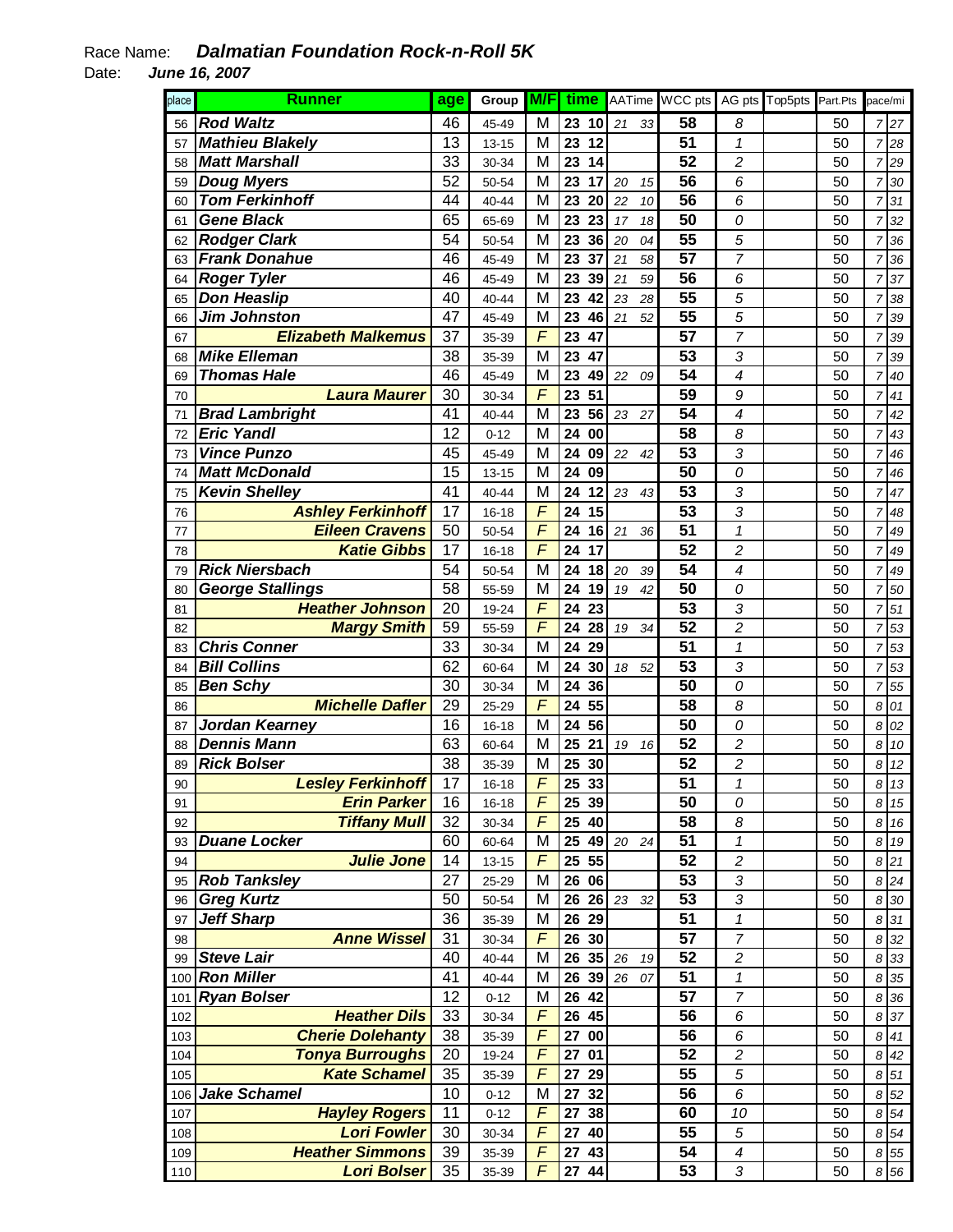| place | <b>Runner</b>                            | age              | Group             | M/F                          |          | time     | AATime |    | WCC pts  |                              | AG pts Top5pts | Part Pts |          | pace/mi  |
|-------|------------------------------------------|------------------|-------------------|------------------------------|----------|----------|--------|----|----------|------------------------------|----------------|----------|----------|----------|
| 111   | <b>Melanie McDaniel</b>                  | 42               | 40-44             | F                            | 27       | 58       | 27     | 08 | 55       | 5                            |                | 50       | 9        | 00       |
| 112   | <b>Judy Pierce</b>                       | 45               | 45-49             | F                            | 28       | 13       | 26     | 31 | 54       | 4                            |                | 50       | 9        | 05       |
| 113   | <b>Kristi Hope</b>                       | 30               | 30-34             | $\overline{\mathsf{F}}$      | 28       | 21       |        |    | 54       | 4                            |                | 50       | 9        | 08       |
| 114   | <b>Arlene Berger</b>                     | 31               | 30-34             | $\overline{\digamma}$        | 28       | 23       |        |    | 53       | 3                            |                | 50       | 9        | 08       |
| 115   | <b>Tom Carrico</b>                       | 54               | 50-54             | M                            | 28       | 29       | 24     | 13 | 52       | $\overline{c}$               |                | 50       | 9        | 10       |
| 116   | <b>Leslie Rogers</b>                     | 31               | 30-34             | F                            | 28       | 32       |        |    | 52       | $\overline{c}$               |                | 50       | 9        | 11       |
| 117   | <b>Stephanie Farlow</b>                  | 29               | 25-29             | $\overline{\mathsf{F}}$      | 28       | 49       |        |    | 57       | $\overline{7}$               |                | 50       | 9        | 17       |
| 118   | <b>Angela Shipman</b>                    | 34               | 30-34             | F                            | 28       | 49       |        |    | 51       | $\mathcal I$                 |                | 50       | 9        | 17       |
| 119   | <b>Jane Barker</b>                       | 41               | 40-44             | F                            | 28       | 50       | 28     | 15 | 54       | 4                            |                | 50       | 9        | 17       |
| 120   | <b>Alexa Lingg</b>                       | 11               | $0 - 12$          | $\overline{\mathsf{F}}$      | 28       | 57       |        |    | 59       | 9                            |                | 50       | 9        | 19       |
| 121   | <b>Kara Newman</b>                       | 26               | 25-29             | F                            | 28       | 58       |        |    | 56       | 6                            |                | 50       | 9        | 19       |
| 122   | <b>Kevin Pierce</b>                      | 45               | 45-49             | М                            | 28       | 59       | 27     | 15 | 52       | 2                            |                | 50       | 9        | 20       |
| 123   | <b>Jen Roggero</b>                       | 48               | 45-49             | F                            | 28       | 59       | 26     | 22 | 53       | 3                            |                | 50       | 9        | 20       |
| 124   | <b>Lori Watson</b>                       | 29               | 25-29             | F                            | 29       | 22       |        |    | 55       | 5                            |                | 50       | 9        | 27       |
| 125   | <b>Ann Gibbs</b>                         | 48               | 45-49             | F                            | 29       | 32       | 26     | 53 | 52       | $\overline{c}$               |                | 50       | 9        | 30       |
| 126   | <b>Drew Barrett</b>                      | 11               | $0 - 12$          | M                            | 29       | 42       |        |    | 55       | 5                            |                | 50       | 9        | 34       |
| 127   | <b>Brad Barrett</b>                      | 45               | 45-49             | M                            | 29       | 42       | 27     | 55 | 51       | $\mathbf 1$                  |                | 50       | 9        | 34       |
| 128   | <b>Kayli Burke</b>                       | 11               | $0 - 12$          | F                            | 29       | 44       |        |    | 58       | 8                            |                | 50       | 9        | 34       |
| 129   | <b>Lindsay Boatright</b>                 | 27               | 25-29             | $\overline{\mathsf{F}}$      | 30       | 40       |        |    | 54       | 4                            |                | 50       | 9        | 52       |
| 130   | <b>Nancy McRae</b>                       | 62               | 60-64             | F                            | 30       | 43       | 23     | 39 | 50       | 0                            |                | 50       | 9        | 53       |
| 131   | <b>Kelly Van Vleet</b>                   | 28               | 25-29             | F                            | 30       | 46       |        |    | 53       | 3                            |                | 50       | 9        | 54       |
| 132   | <b>Brad Van Vleet</b>                    | 28               | 25-29             | M                            | 30       | 47       |        |    | 52       | $\overline{\mathbf{c}}$      |                | 50       | 9        | 55       |
| 133   | <b>Laura Miller</b>                      | 27               | 25-29             | F                            | 30       | 52       |        |    | 52       | $\overline{c}$               |                | 50       | 9        | 56       |
| 134   | Jacinda Whittenburg                      | 11               | $0 - 12$          | F                            | 31       | 04       |        |    | 57       | 7                            |                | 50       | 9        | 59       |
| 135   | <b>Andrew Maurer</b>                     | 25               | 25-29             | М                            | 31       | 04       |        |    | 51       | 1                            |                | 50       | 9        | 59       |
| 136   | <b>Braedyn Cooper</b>                    | 9                | $0 - 12$          | M                            | 31       | 08       |        |    | 54       | 4                            |                | 50       | 10       | 01       |
| 137   | <b>Laura Cooper</b>                      | 30               | 30-34             | F                            | 31       | 08       |        |    | 50       | 0                            |                | 50       | 10       | 01       |
| 138   | <b>Lisa Schrader</b>                     | 27               | 25-29             | $\overline{\mathsf{F}}$      | 31       | 33       |        |    | 51       | $\mathcal I$                 |                | 50       | 10       | 09       |
| 139   | <b>Nancy Kitchin</b>                     | 54               | 50-54             | F                            | 32       | 02       | 27     | 14 | 50       | 0                            |                | 50       | 10       | 19       |
| 140   | <b>Sabrina Patterson</b>                 | 22               | 19-24             | F                            | 32       | 03       |        |    | 51       | $\mathbf 1$                  |                | 50       | 10       | 19       |
| 141   | <b>Pat Shuck</b>                         | 56               | 55-59             | F<br>$\overline{\mathsf{F}}$ | 32       | 04       | 26     | 37 | 51       | 1                            |                | 50       | 10       | 19       |
| 142   | <b>Ralana Shelley</b><br>143 Ryan Miller | 36               | 35-39             | M                            | 32       | 10       |        |    | 52<br>53 | $\overline{c}$               |                | 50       | 10       | 21       |
|       | <b>Howard Deitsch</b>                    | $\boldsymbol{9}$ | $0 - 12$          | M                            | 32<br>32 | 26<br>29 |        |    | 50       | 3                            |                | 50<br>50 | 10       | 26<br>27 |
| 144   | 145 Jared Miller                         | 61               | 60-64             | M                            | 33       | 10       | 25     | 20 | 52       | 0<br>$\overline{\mathbf{c}}$ |                | 50       | 10       | 10 41    |
| 146   | <b>Kelley Oler</b>                       | 12<br>46         | $0 - 12$          | F                            | 33       | 19       | $30\,$ | 59 | 51       | $\mathcal I$                 |                | 50       |          |          |
| 147   | <b>Brad Merkamp</b>                      | 7                | 45-49<br>$0 - 12$ | M                            | 33       | 22       |        |    | 51       | 1                            |                | 50       | 10<br>10 | 43<br>44 |
|       | 148 <b>Bob Covington</b>                 | 51               | 50-54             | M                            | 33       | 23       | 29     | 23 | 51       | $\mathcal I$                 |                | 50       | 10       | 45       |
| 149   | <b>Marco Wolmarans</b>                   | 11               | $0 - 12$          | M                            | 33       | 35       |        |    | 50       | 0                            |                | 50       | 10       | 49       |
| 150   | <b>Tiaan Wolmarans</b>                   | 14               | $13 - 15$         | F                            | 33       | 47       |        |    | 51       | $\mathcal I$                 |                | 50       | 10       | 52       |
| 151   | <b>Danielle Dafler</b>                   | 12               | $0 - 12$          | F                            | 33       | 49       |        |    | 56       | 6                            |                | 50       | 10       | 53       |
| 152   | <b>Marie Engle</b>                       | 41               | 40-44             | F                            | 34       | 32       | 33     | 51 | 53       | 3                            |                | 50       | 11       | 07       |
| 153   | <b>Dawn Miller</b>                       | 43               | 40-44             | F                            | 35       | 20       | 33     | 55 | 52       | $\overline{c}$               |                | 50       | 11       | 22       |
| 154   | <b>Ken Hampton</b>                       | 54               | 50-54             | M                            | 35       | 21       | $30\,$ | 03 | 50       | 0                            |                | 50       | 11       | 23       |
| 155   | <b>Chris Brady</b>                       | 43               | 40-44             | F                            | 35       | 23       | 33     | 58 | 51       | $\mathbf 1$                  |                | 50       | $11$     | 23       |
| 156   | <b>Mike Alt</b>                          | 44               | 40-44             | M                            | 35       | 23       | 33     | 37 | 50       | 0                            |                | 50       | 11       | 23       |
| 157   | <b>Vicki Stigleman</b>                   | 55               | 55-59             | F                            | 35       | 41       | 29     | 58 | 50       | 0                            |                | 50       | $11$     | 29       |
| 158   | <b>Stefanie Schy</b>                     | 28               | 25-29             | F                            | 35       | 59       |        |    | 50       | 0                            |                | 50       | 11       | 35       |
| 159   | <b>Andrew Longbons</b>                   | 25               | 25-29             | М                            | 36       | 26       |        |    | 50       | 0                            |                | 50       | 11       | 44       |
| 160   | <b>Katie Henneston</b>                   | 22               | 19-24             | F                            | 36       | 26       |        |    | 50       | 0                            |                | 50       | 11       | 44       |
| 161   | <b>Marissa Matanich</b>                  | 10               | $0 - 12$          | F                            | 36       | 31       |        |    | 55       | 5                            |                | 50       | 11       | 45       |
| 162   | <b>Madeline Steinfort</b>                | $\overline{7}$   | $0 - 12$          | F                            | 36       | 49       |        |    | 54       | 4                            |                | 50       | 11       | 51       |
| 163   | <b>Kurt Steinfort</b>                    | 37               | 35-39             | M                            | 36       | 49       |        |    | 50       | 0                            |                | 50       | $11$     | 51       |
| 164   | <b>Karen Matanich</b>                    | 37               | 35-39             | F                            | 37       | 23       |        |    | 51       | $\boldsymbol{\mathcal{I}}$   |                | 50       |          | 12 02    |
|       | 165 Bob Dunnwoody                        | 47               | 45-49             | M                            |          | 38 52    | 35     | 45 | 50       | 0                            |                | 50       |          | 12 31    |
|       |                                          |                  |                   |                              |          |          |        |    |          |                              |                |          |          |          |